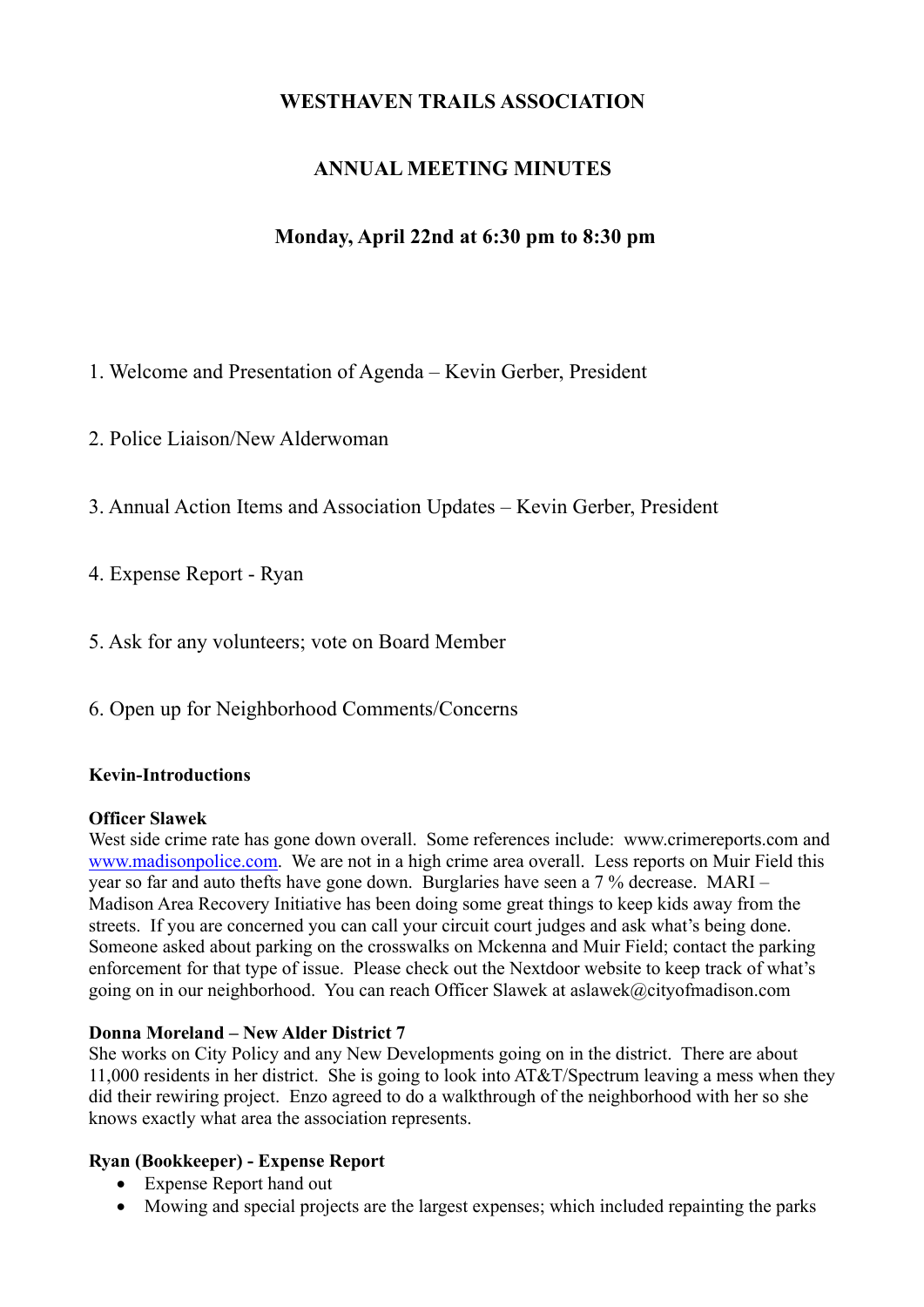and sprucing them up.

- Honorariums were brought up, as they are every year...they have not changed; in fact we have eliminated the Events Coordinator position.
- We also eliminated the annual picnic last year; and even though some would like to see it happen; we had spent \$3,000 the previous year so that was a large savings
- Private courts pay extra for snow plow and lighting on the courts...streets are shared property; we discussed starting to save up to re-pave in the next few years. We are looking at quotes this year to repair/re-surface

Josh - motion to approve budget Al - seconded motion 2019 Budget Approved

### **Parks Committee**

- Enzo is meeting with the landscaper to look at re-doing behind Tucson Trails
- Lightening hit a tree on Cimarron Trail 3 years ago, that should be taken down
- We are getting a bid for taking care of lawn and snow removal all in one. The board will discuss once we have the bids
- Any volunteers to pick up trash/walk the parks? No one really volunteered
- Someone asked about taking their own chainsaw and cutting down trees etc. Enzo said no to that due to liability issues
- Boy Scout troop cleaned up an area on Carnwood last year

## **Water Run-Off issue**

At this time the run off issue was brought up by a resident on Tucson Trail. Basically, due to the design of the park, there is not enough grass to absorb water and it runs off down to his property. In spring there might be 4-6 inches of water on his driveway. When the properties were laid out, each property was stepped down which was supposed to allow the flow. It's not traveling like it should. We have spent money to in 2011 to address the issue in the park. This issue was brought up last year and we had looked into; but the city had suggested some ideas; but all are very costly and the association cannot afford what they are suggesting. The Board has set aside \$2000 towards improving the park to help with drainage. We will not be changing or improving anything that is already in place (such as changing the flow that could create a pond and then flood a basement) due to liability issues. We have gotten a letter from our attorney that suggests that we as an organization are not responsible for individual properties that are affected by this situation. We are hoping to put this issue to rest at this time.

### **Kevin - Upcoming Events**

Rummage sales June  $7<sup>th</sup>$  &  $8<sup>th</sup>$ ; link to participate is on website. Kevin will coordinate. Will be announced in WI State Journal. Email garagesale@westhaventrails.org

### **President's Report**

1. Park Repairs Update: Money was allocated last year for Roy Simmons to power wash all equipment, replace boards, staining, sanding any rusted equipment, and prime/paint equipment in bright colors

2. Split Rail Fences were fixed last year by Steve and Kevin. There are 33 corner posts and 100 end posts.

3. Walking Paths – Bartlett Paving filled cracks from Silverton to Carnwood \$2379